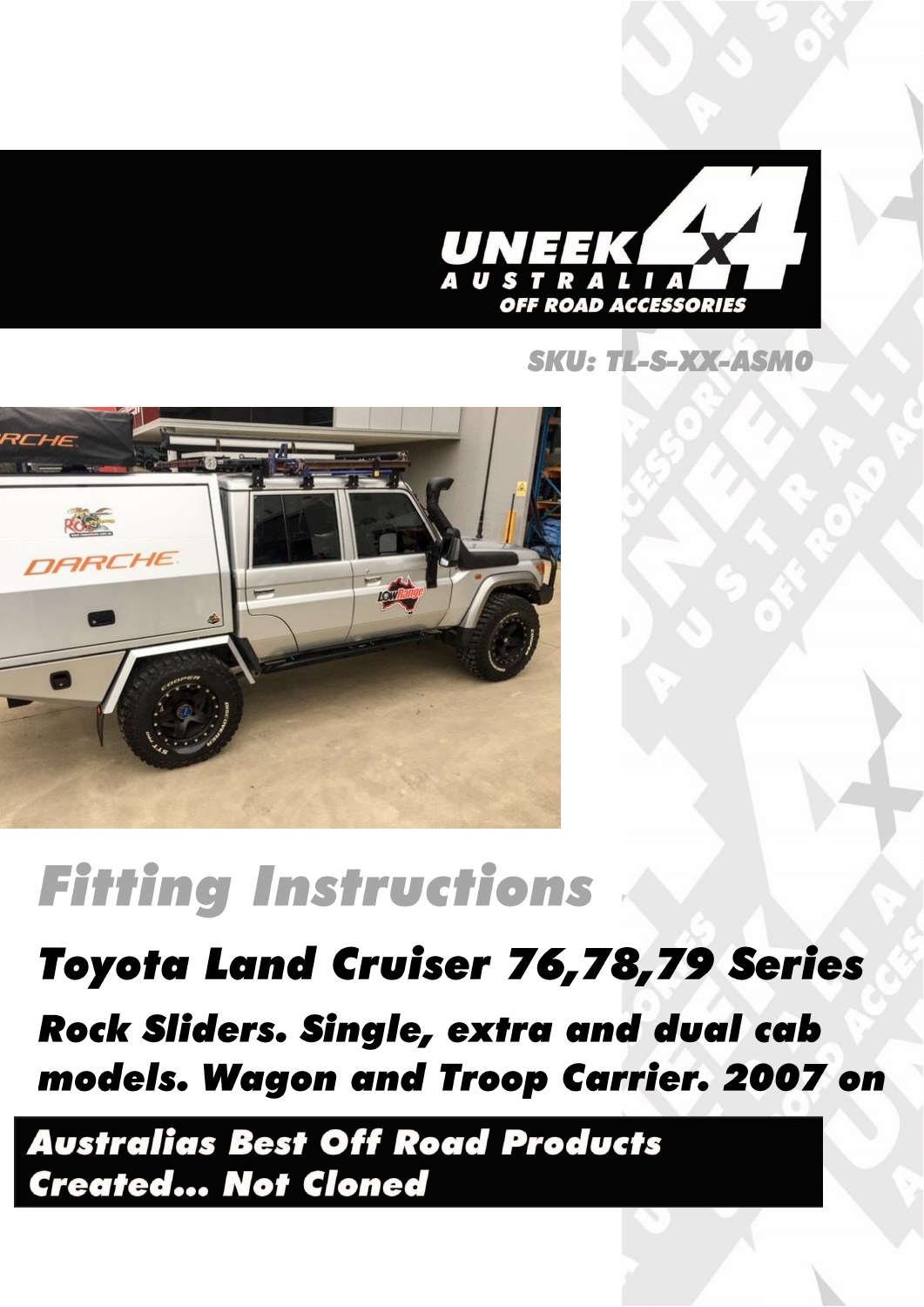## **Contents**

| <b>WHY UNEEK</b>             | 3                           |
|------------------------------|-----------------------------|
| <b>IMPORTANT INFORMATION</b> | 4                           |
| <b>COMPONENTS AND PARTS</b>  | 5                           |
| <b>STEP 1</b>                | 6                           |
| <b>STEP 2</b>                | 6                           |
| <b>STEP 3</b>                | 6                           |
| <b>STEP 4</b>                | 6                           |
| <b>STEP 5</b>                | $\overline{\mathbf{z}}$     |
| STEP 6                       | $\overline{\boldsymbol{z}}$ |
| <b>FINISHED PRODUCT</b>      | 8                           |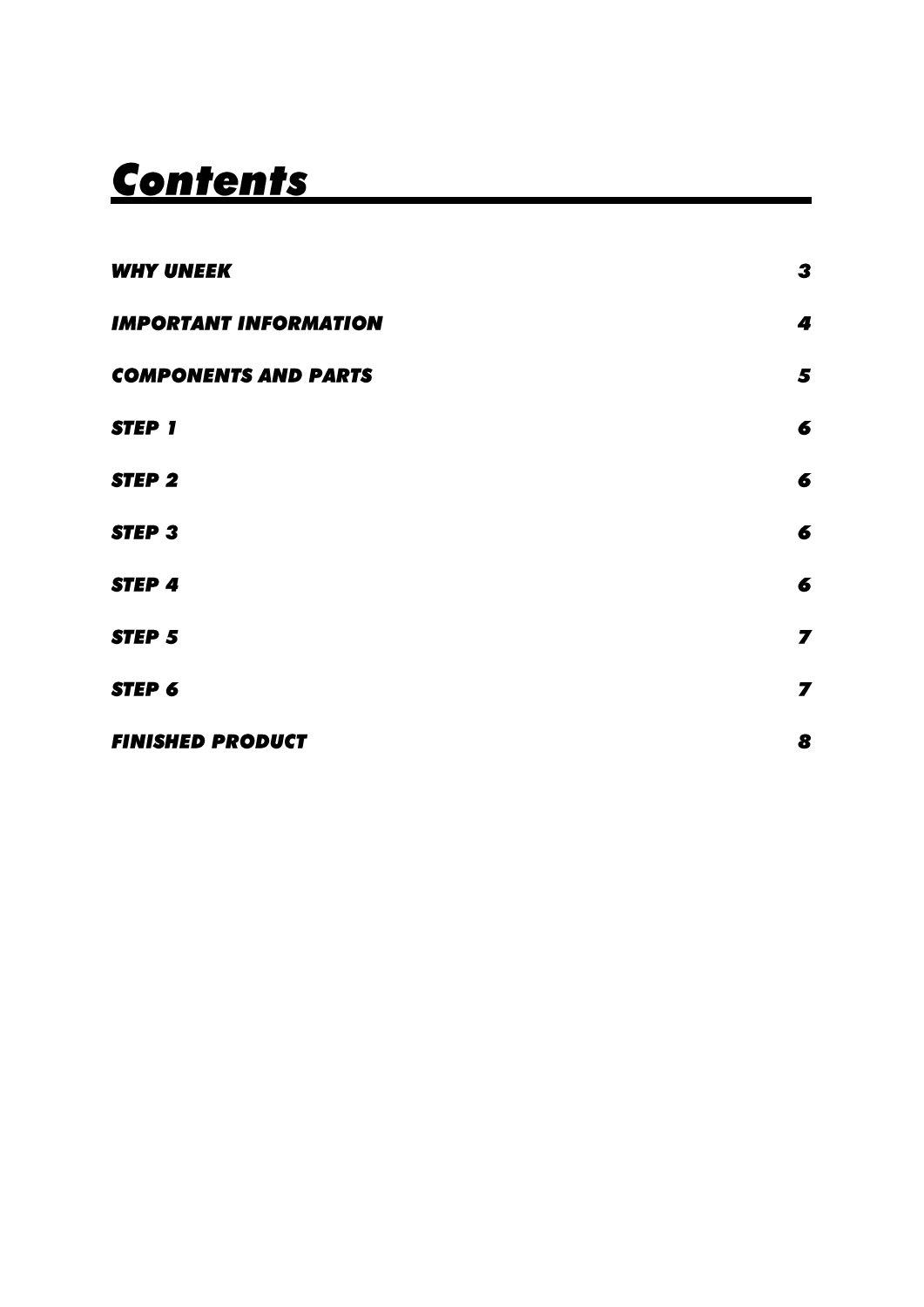## **Why Uneek**

### **Australian Designed and Built**

All our products are designed and manufactured right here in Australia, allowing us to have better lead times and better quality control than companies manufacturing overseas. By supporting us you're supporting to grow the Australian economy and our brand.

## **Uneek Styling**

We do not design our bars to look the same across the vehicle range. We fully develop our own product to individually suit each vehicle. We take time in designing from scratch and then test all our bars to comply with all relevant ADRs and Australian Standards.

## **Lightweight Through Smart Engineering**

Having a steel bar doesn't mean you have to add more weight than is required to the front of your vehicle. Our engineering practises ensure we have the right protection, designed the right way to ensure protection is at its maximum and weights at its minimum.

## **Proven Off Road**

We take our products out and test them right here in the heart of our country in our Australian conditions so we know our products can withstand anything you throw at them.

## **Increased Approach Angles**

Our bars are designed to give you the best advantage while off road, with increased approach angles means you can tackle those tough and steep angles better than you could with the original setup or other alternatives.

## **Warranty**

Uneek 4x4 back itself as Australias leading steel bull bar manufacturer. This is why we provide you with the best steel bar warranty in Australia - 5 years.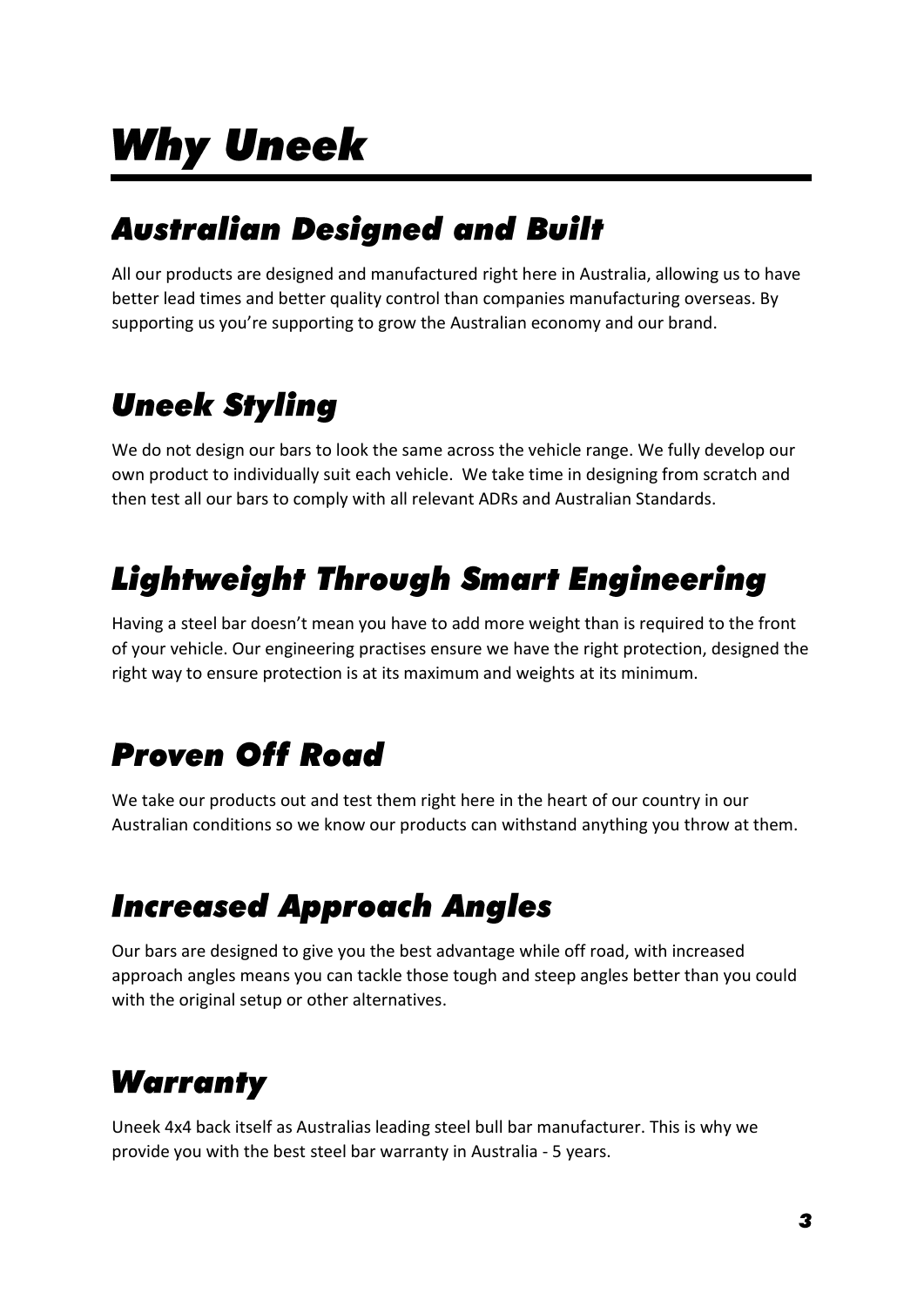## **Important Information**

## *PLEASE READ BEFORE INSTALLATION.*

- **When installed in accordance with these instructions rock sliders do not affect the operation of the vehicles SRS airbags.**
- **This product must be installed exactly as per these instructions using only hardware supplied.**
- **Take a few moments to read instructions thoroughly before beginning work.**
- **In the event of damage to any component please contact Uneek 4x4 in regards to repair/replacement of components.**
- **Do not use this product for any vehicle make or model other than that specified on these instructions.**
- **This product and its fixings must not be modified in any way unless stated in these fitting instructions.**
- **The installation of this product is recommended for trained personnel.**
- **These instructions are correct at time of publication. Uneek 4x4 cannot be held responsible for the impact of any changes subsequently made by the vehicle manufacturer.**
- **During installation it is the duty of the installer to check correct operation/clearances of all components.**
- **Installation time: 1 hour.**
- **Vehicle specific notes: note different sliders for different applications are covered in these instructions.**

#### **EYE & EAR PROTECTION REQUIRED**

#### **DRILLING REQUIRED**

#### **TWO PERSON LIFT REQUIRED**

#### **TORQUE SETTING**

#### **CUTTING OR GRINDING REQUIRED**

**FASTENER TORQUE SETTINGS: M6 – 9Nm (4lb ft) M8 – 22Nm (16lb ft) M10 – 44Nm (32lb ft) M12 – 77Nm (57lb ft)**

**TOOLS REQUIRED: Spanners, socket set, drill and 10mm drill bit.**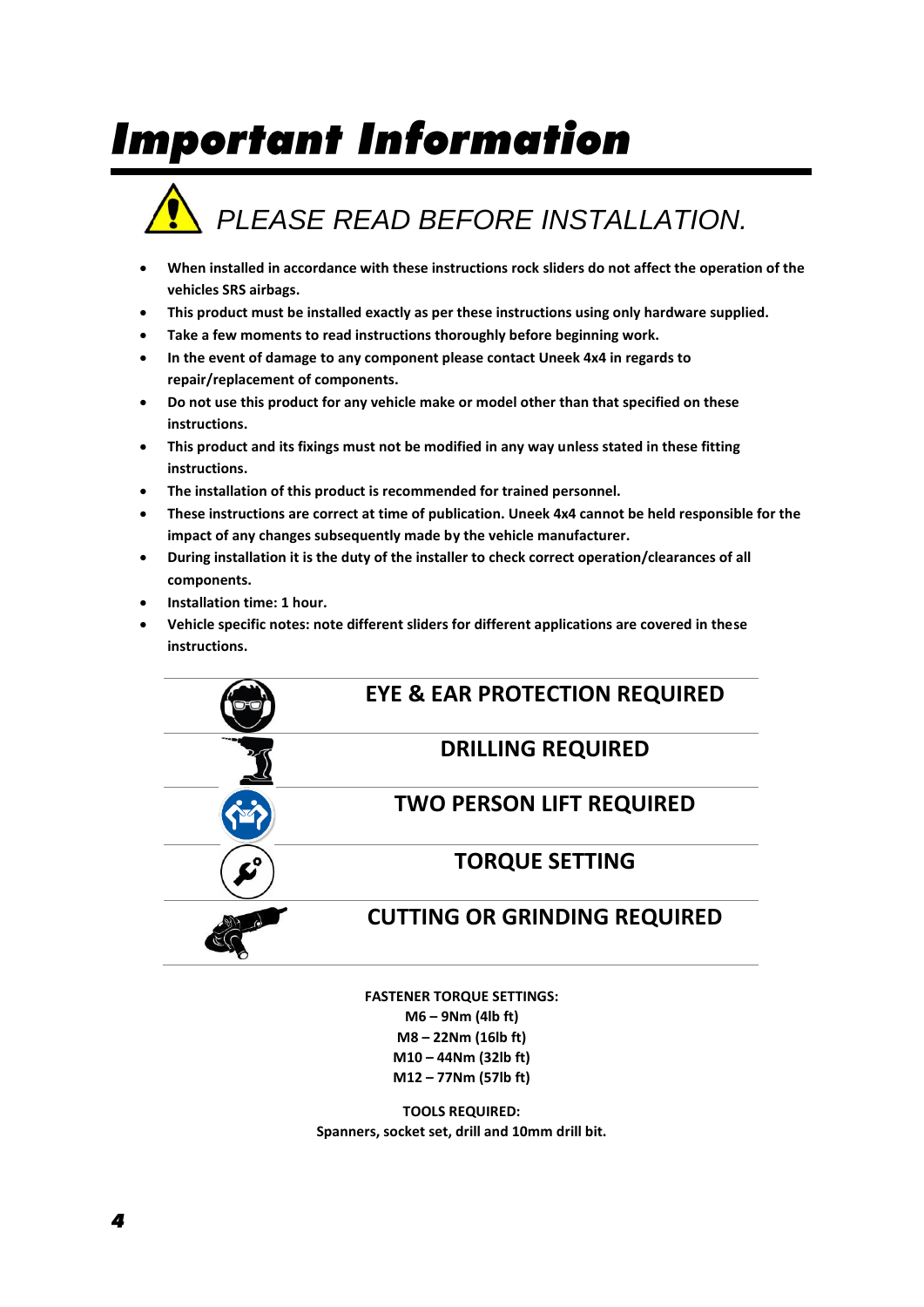## **Components and parts**

#### Contents for 76 Series Sliders

| <b>ITEM NO.</b> | <b>PART NUMBER</b>  | <b>DESCRIPTION</b>                    | Ğ                    |                |
|-----------------|---------------------|---------------------------------------|----------------------|----------------|
|                 | TL-S-76-ASM1R       |                                       |                      |                |
| 2               | TL-S-76-ASM1L       | SLIDER ASSY WELDED 76                 |                      |                |
| 3               | 03-0374             | <b>BRACKET INNER SLIDER 78</b>        | $\overline{2}$       | (12)           |
| 4               | 05-0176             | <b>TUBE CRUSH 78 SLIDER</b>           |                      | $\Omega$       |
| 5               | M12X90X1.75         | M12 X 90MM X 1.75 BOLT                |                      |                |
| 6               | M <sub>12</sub> FW  | M12 FLAT WASHER                       |                      | ∞              |
|                 | M12 SW              | <b>M12 SPRING WASHER</b>              |                      | (8)            |
| 8               | M12 X 1.75 FN       | <b>M12 FLANGE NUT</b>                 | 4                    |                |
| 9               | 09-0136             | <b>PANEL TREAD PLATE 76</b>           | 2                    |                |
| 10              | $JK-S-10$           | <b>LOGO PLATE</b>                     | $\mathbf{2}^{\circ}$ | 3 <sup>1</sup> |
| $\mathbf{1}$    | $M6 \times 12$ BHCS | $M6 \times 12$ BHCS $z/p$             | 16                   |                |
| 12              | M6 FN               | <b>FLANGE NUT M6</b>                  | 16                   |                |
| 13              | M10X1.5N            | <b>M10 X 1.5 NUT</b>                  | 6                    |                |
| 14              | M10FWX25            | M10 FLAT WASHER X 25MM<br><b>WIDE</b> | 12                   | (14)           |
| 15              | <b>M10SW</b>        | M10 SPRING WASHER                     | 6.                   |                |
| 16              | M10X30              | M10 X 1.5 X 30MM BOLT                 | 6                    |                |

Contents for 78 and 79 Series LC, Dual Cab and Troop Carrier

#### **MAIN PARTS**

| <b>ITEM</b><br>NO. | <b>PART NUMBER</b> | <b>DESCRIPTION</b>                 | QTY.                     |
|--------------------|--------------------|------------------------------------|--------------------------|
|                    | $TL-S-78-ASM1R$    | TOYOTA 78 SLIDER WELDED ASSY       |                          |
| $\overline{2}$     | $TL-S-78-ASM1L$    | TOYOTA 78 SLIDER WELDED ASSY       |                          |
| 3                  | 03-0786            | <b>70 SERIES STEP STRAP ASSY</b>   | 2                        |
| 4                  | 09-0028            | <b>PANEL TREAD SLIDER HILUX 05</b> | $\mathcal{D}$            |
| 5                  | $JK-S-10$          | <b>LOGO PLATE</b>                  | $\overline{\phantom{a}}$ |

#### **BOLT KIT**

| <b>ITEM</b><br>NO. | <b>PART NUMBER</b>  | <b>DESCRIPTION</b>                    | QTY.           |
|--------------------|---------------------|---------------------------------------|----------------|
| 6                  | M12X90X1.75         | M12 X 90MM X 1.75 BOLT                | $\overline{2}$ |
| 7                  | <b>M12 FW</b>       | <b>M12 FLAT WASHER</b>                | $\overline{4}$ |
| 8                  | <b>M6 x 12 BHCS</b> | $M6 \times 12$ BHCS $z/p$             | 16             |
| 9                  | M <sub>6</sub> FN   | <b>FLANGE NUT M6</b>                  | 16             |
| 11                 | M12 Nyloc nut       | <b>M12 NYLOC NUT</b>                  | $\overline{2}$ |
| 12                 | 04-0280             | M14 X30X2 CAM BOLT                    | $\overline{4}$ |
| 13                 | <b>M14 NYLOC</b>    | NYLOC SELF LOCKING NUT, ST STL A2 ISO | $\overline{4}$ |
| 14                 | <b>M14 WASHER</b>   | M14 WASHER Z/P                        |                |

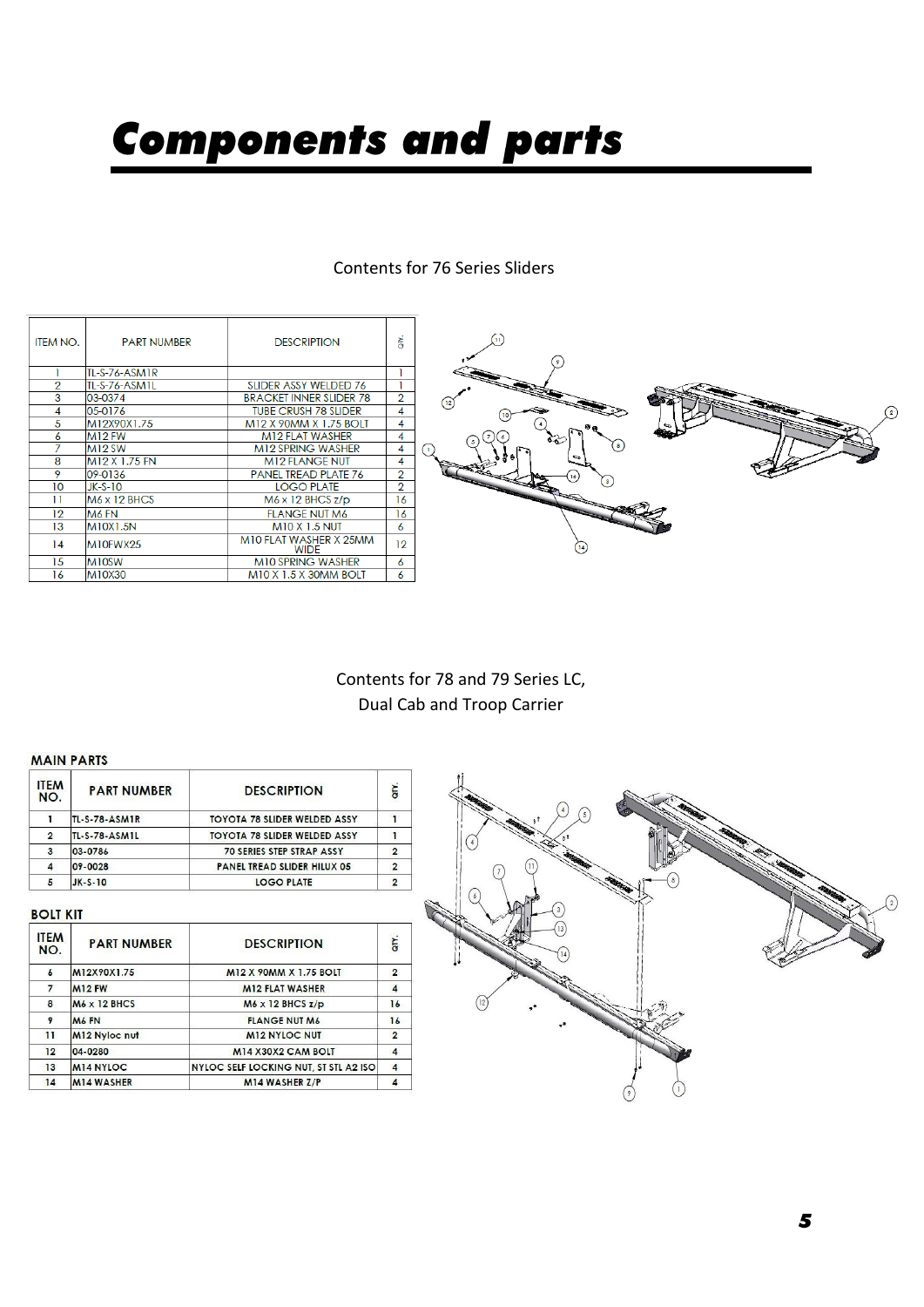### **Step 1**

Remove original steps and brackets if fitted.



### **Step 2**

Support gearbox cross member with a jack and do one side at a time. Remove 4 bolts at edge.



### **Step 3**

Lift slider up to vehicle, and position front mount shown, over bolt holes just removed, and use factory bolts to hold slider in place loosely.



### **Step 4**

Lift back end of slider up on to chassis, and secure around chassis with backing plate. Fit cam bolts to the mounting system as shown. Use two cam bolts per mount and tighten the cams so that backing plate sits tightly around the chassis rail.



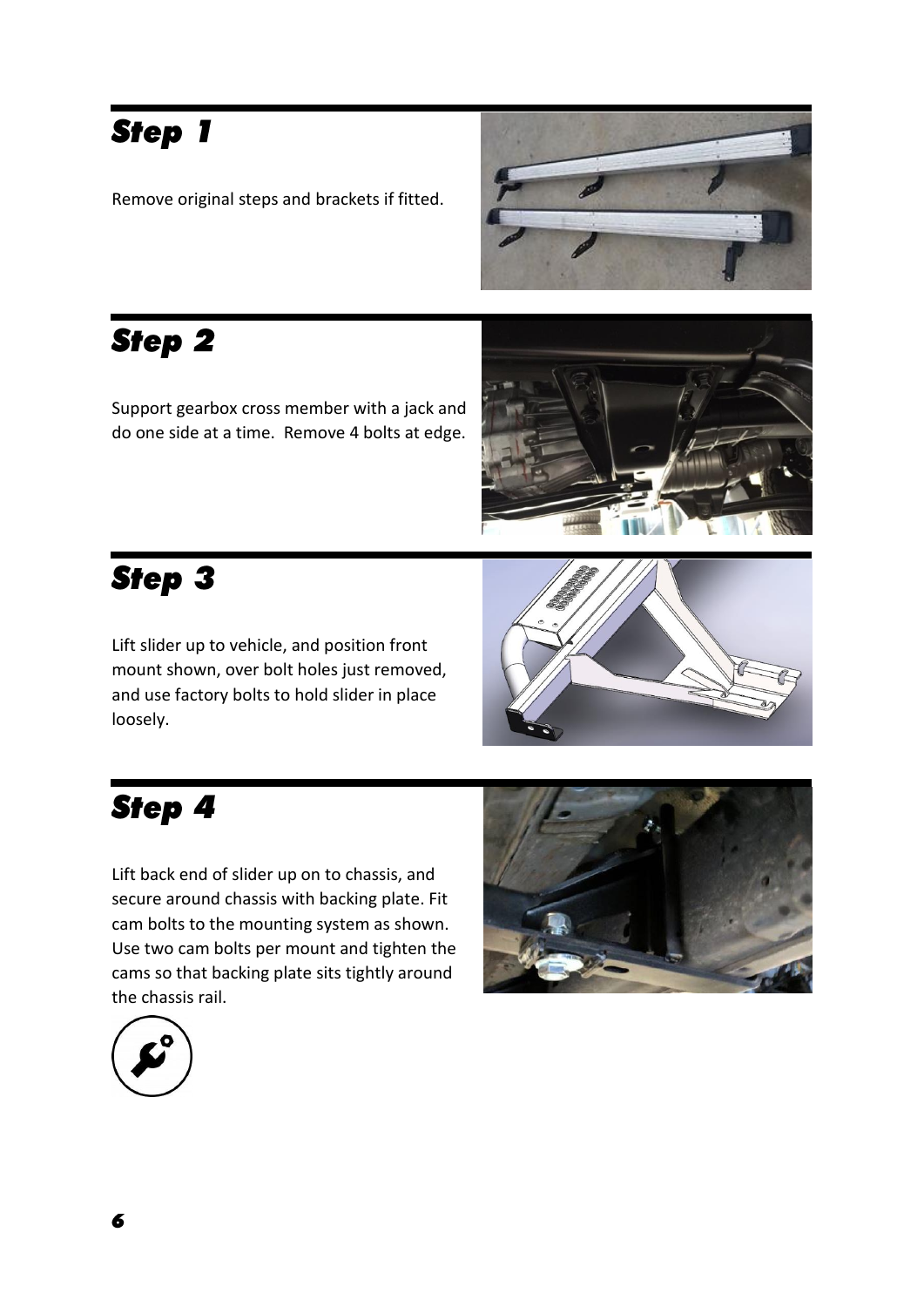## **Step 5**

On one side you will need to maneuver the backing plate through the fuel lines, take extra care here.



### **Step 6**

Once the slider is in position, fit the tread plate with M6 hardware. Then repeat steps 2-5 for other side and you're done.

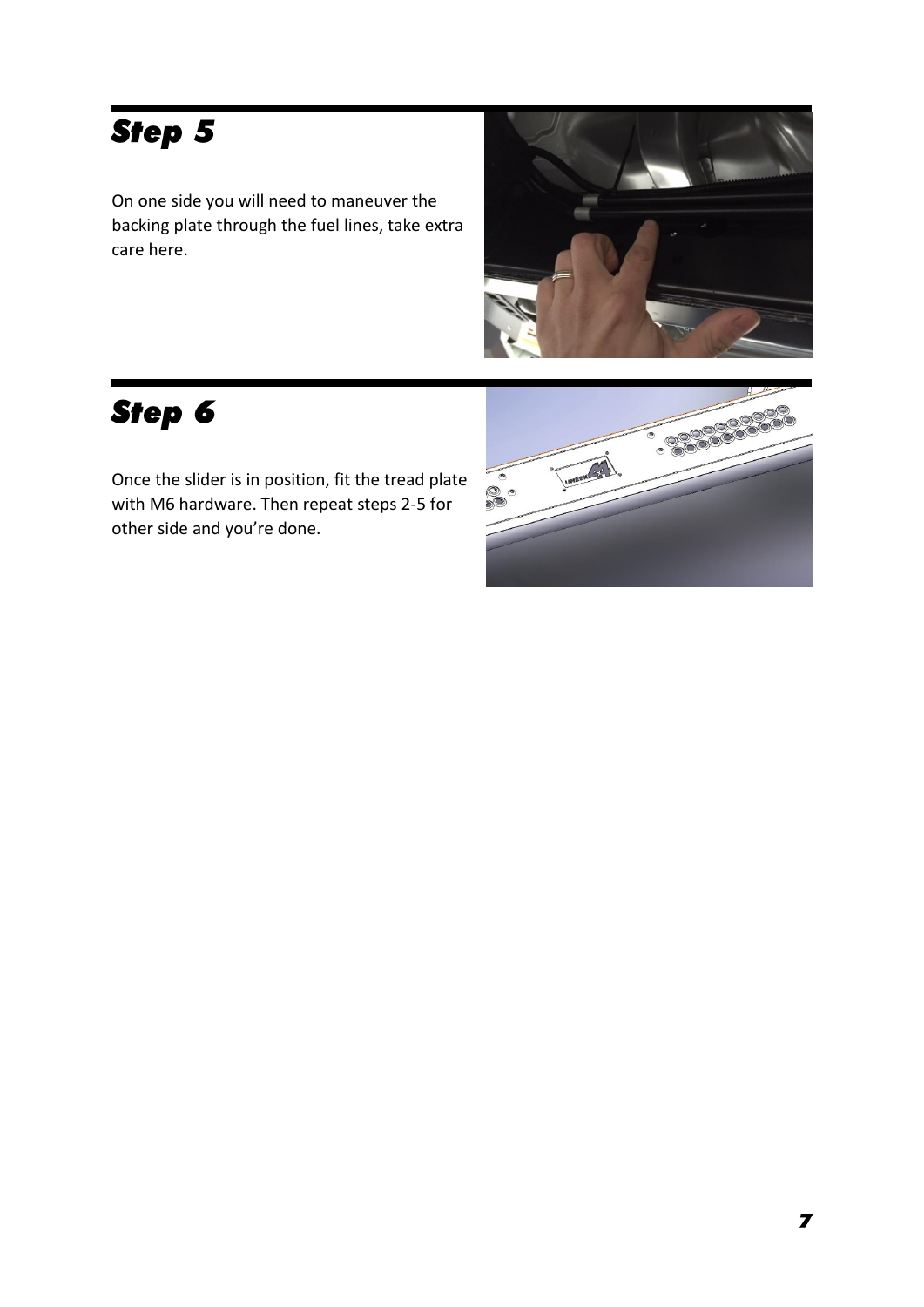## **Finished Product**